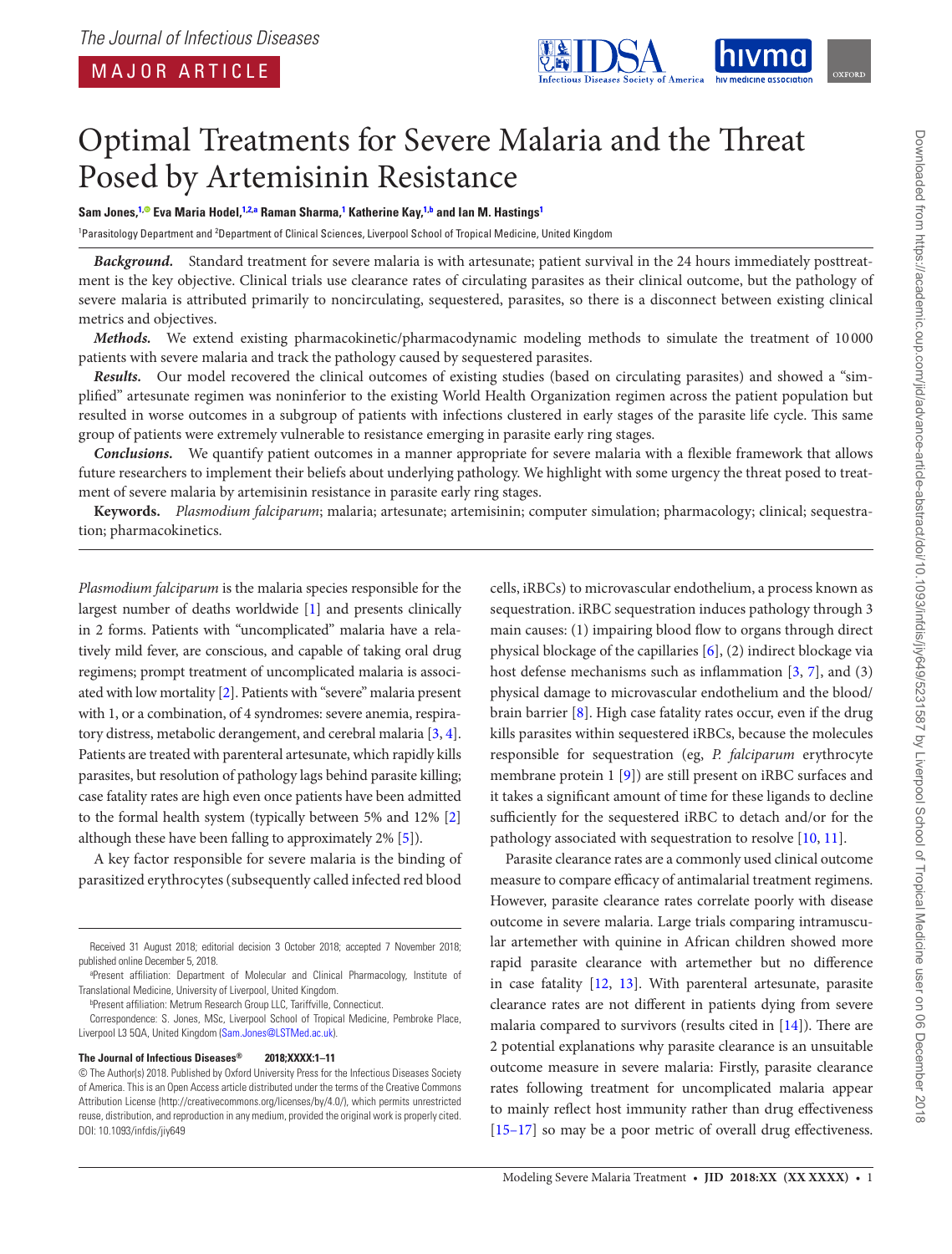Secondly, parasite clearance rates are measured on circulating parasites [\[15](#page-9-14)] whereas noncirculating, sequestered parasites are responsible for most clinical symptoms, pathology, and deaths associated with severe malaria [\[3](#page-9-2)]. We developed a new model based on existing pharmacokinetic/pharmacodynamic (PK/PD) models [\[18](#page-9-15), [19](#page-9-16)] (themselves based on [\[20–22](#page-9-17)]) to investigate 2 simple metrics reflecting the pathology of sequestered parasites in severe malaria: the maximum sequestered load posttreatment, and the area under the curve (AUC) of sequestered parasites over time posttreatment. We quantified and compared the impact of existing and proposed drug regimens on these metrics to identify rational drug dosing regimens for treatment of severe malaria. Additionally, we quantified the likely impact of artemisinin resistance in treatment of severe malaria.

## **METHODS**

We utilized a computer-based PK/PD model to track changes in the number of sequestered iRBCs following drug administration. The model was implemented in the statistical programming software R [[23\]](#page-10-0) version 3.4.1. *P. falciparum* parasites undergo a 48-hour developmental cycle in human erythrocytes with 2 main implications for pathology and treatment. Firstly, parasites initially circulate freely in blood vessels but sequester (ie, bind to capillaries) at mature stages of their intraerythrocytic cycle. Secondly, parasites differ in their sensitivity to drugs over the course of this 48-hour cycle.

We assumed that severe malaria pathology is caused by a sin-gle clone (discussed in [Supplementary Information\)](http://academic.oup.com/jid/article-lookup/doi/10.1093/infdis/jiy649#supplementary-data) and simulated a monoclonal infection. As previously described [\[22\]](#page-9-18), we separated the parasite population within a patient into 48 "agebins" that each represent a 1-hour long development stage in the parasite's 48-hour life cycle within human erythrocytes. Parasites within age-bins have differing propensities to sequester and have varying degrees of drug sensitivity. Our model tracked the number of iRBCs in each of 4 classes at any time posttreatment depending on whether the parasites are alive or dead, and whether the iRBC is circulating or sequestered: alive and circulating, alive and sequestered, dead and circulating, and dead and sequestered (see [Figure 1](#page-2-0) for illustration). Note that iRBCs classed as "dead and sequestered" are those iRBCs whose parasites have died while sequestered and are either: (1) still sequestered and causing pathology or (2) have ruptured/ detached from the capillary but are still associated with continued, lingering pathology. For model specification and details, see [Supplementary Information](http://academic.oup.com/jid/article-lookup/doi/10.1093/infdis/jiy649#supplementary-data).

#### **Pathological Load and Pathological Recovery Rate**

Severity of the malaria infection is determined by what we refer to as "pathological load," that is the number of sequestered iRBCs (containing either living or dead parasites) physically restricting blood flow and/or eliciting patient's immune and/or inflammatory response that may also contribute to pathology [[3](#page-9-2), [24\]](#page-10-1). It is

unlikely that the iRBC immediately ruptures on death of the parasites (which would reduce physical blockage of the capillary) or that the immune/inflammatory responses immediately disappear when the parasite dies, so we assumed that pathology persists for a period after the death of the sequestered parasites. We captured this effect by defining a "pathological recovery rate," *r*, which is the rate at which the pathology caused by sequestered iRBCs disappears with time following the death of the parasite. As will be discussed later, there are no clinical estimates of this "recovery rate" so our strategy was to quantify the impact of dosing regimen and artemisinin resistance across a range of values of recovery rate to test whether our results were dependent on assumed values for recovery rate (we show later that they were not). We varied the "recovery rate" *r* in the simulations by altering its half-life ([Table 1](#page-3-0)), which is the time it takes pathology caused by dead sequestered parasites to reduce by half. We assumed that parasite death, with consequent rupturing of the iRBC or reduction of binding ligands (allowing iRBCs to detach from blood vessel walls), was essential to allow the start of pathological recovery, hence sequestered iRBCs with living parasites were not subject to the pathological recovery rate. We quantified the pathological load *L*(*t*) at any time *t* posttreatment as the sum of the current number of sequestered iRBCs with living parasites *α*(*t*) and the lingering pathological effects of once-sequestered iRBC whose parasites were killed in the current or previous time periods, *β*(*i*), that is

$$
L(t) = \alpha(t) + \sum_{i=1}^{t} \beta(i) e^{-(t-i)r}
$$
 (1)

We used 2 metrics to analyze treatment regimens and resistance: (1) maximum pathological load (MPL), the maximum value of *L(t)* occurring during a defined time period posttreatment, and (2) the area under the pathological load curve  $(AUC_{\text{pr}})$  during a defined time period posttreatment, that is the total pathology in that period. For example, the  $AUC_{\text{PL}}$  in the period 0 to 24 hours posttreatment is:

$$
AUC_{PL} = \sum_{t=1}^{24} L(t)
$$
 (2)

## **Simulating Patient Treatment Cohorts**

We simulated a cohort of 10 000 patients who had parasitological, pharmacological, and patient-specific parameters drawn from the distributions given in [Table 1](#page-3-0). Individual patient profiles allowed individual PK/PD variation to be incorporated to generate individual patient posttreatment parasite clearance dynamics ([Supplementary Information](http://academic.oup.com/jid/article-lookup/doi/10.1093/infdis/jiy649#supplementary-data)). Each patient was simulated 3 times under different scenarios: once for drug-sensitive parasites treated by the standard World Health Organization (WHO) regimen (2.4 mg/kg artesunate twice a day in the first 24 hours), once for sensitive parasites treated with the simplified regimen (4 mg/kg artesunate once a day, as proposed by Kremsner et al [[30\]](#page-10-2)), and once for artemisinin-resistant parasites treated by the standard WHO regimen. This allowed us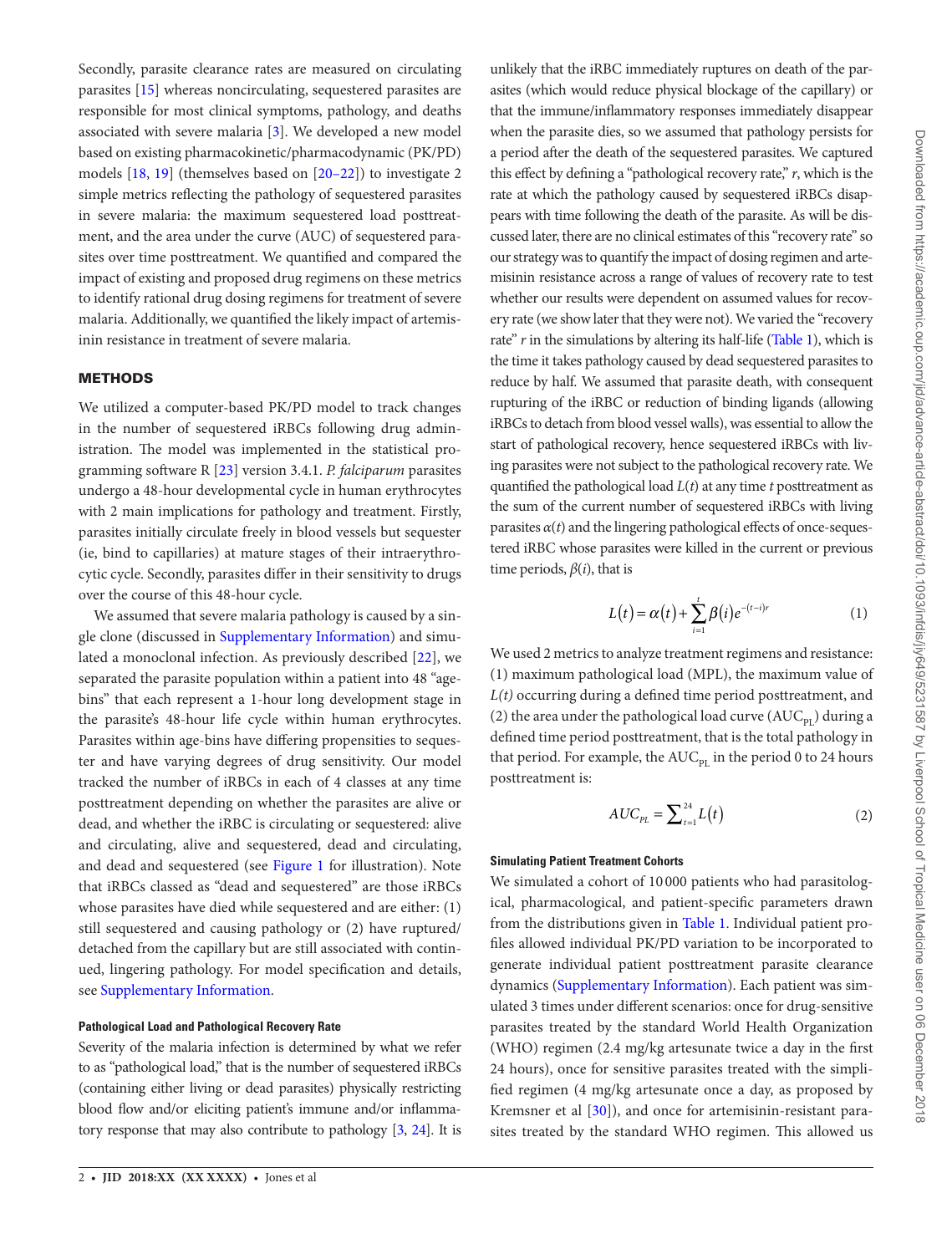# A

Parasites at any given time point



<span id="page-2-0"></span>**Figure 1.** A schematic of how our model tracks parasitemia and pathology posttreatment. A, How the simulation tracks parasitemia and pathology. The parasite population is separated into 48 hourly "age-bins" corresponding to their developmental age within their 48-hour intraerythrocytic cycle. A certain proportion of parasites in each age-bin will be sequestered, with 0% of parasites sequestering in age-bins 1 to 11 and approximately 100% sequestering in age-bins 14–48 (the proportions given in the figure are illustrative). Parasites in age-bin 48 rupture to produce new "daughter" parasites that enter age-bin 1; the number of daughter parasites that successfully invade new erythrocytes is the parasite multiplication rate (PMR). The simulation runs in 1-hour time steps and, if drug is present, it kills parasites according to their drug sensitivity, which is given in the second row of boxes as a proportion of basal kill rate (see [Supplementary Information](http://academic.oup.com/jid/article-lookup/doi/10.1093/infdis/jiy649#supplementary-data)). Parasites that survive drug action are moved forward 1 age-bin (unless they are in age-bin 48 in which case they rupture to produce daughter parasites as described above). Parasites killed by drug in the time-step have 2 fates depending on their status. Those killed in circulating stages enter a pool of "dead circulating parasites" and will eventually be removed by splenic or other host clearance mechanisms. Those parasites that are killed while sequestered are removed from the simulation but their pathology does not instantly disappear with their death, so we track their the number of dead sequestered parasites *and* the lingering pathology of these parasites (second term of Equation 1) that resolves at the user-defined "pathological recovery rate". *B,* How this methodology is used to simulate treatment of 1 exemplar individual (recall that patients and their parasites differ in a range of important variables; see [Table 1](#page-3-0)). The number of alive circulating plus dead circulating parasites can be tracked over time posttreatment. These 2 classes can be directly observed (but not distinguished) in human blood samples and their rate of clearances, usually known as "parasite clearance rate" is often used as a proxy of clinical outcome; this enables us to verify that our simulations recovered these clinical observations. Live sequestered parasites are added to the lingering effects of sequestered parasites killed in earlier stages (ie, those contributing to "post-mortem pathology") to obtain the pathological load *L(t)* at any time point posttreatment (Equation 1). Note that the number of dead sequestered parasites and their lingering pathology are not plotted here because that line is nearly indistinguishable from total pathological load (which includes live sequestered parasites) and so only total pathological load is plotted (right *y* axis; note difference in axis scale compared to other model compartments plotted on the left *y* axis). The dynamics of *L(t)* following treatment are used to calculate our key pathology metrics that are area under the pathology curve (AUC<sub>p1</sub>) and the maximum parasite load (MPL). The patient displayed in this figure had sensitive parasites and was treated with the standard regimen, with PK parameters drawn from [Table 1.](#page-3-0) Abbreviation: iRBC, infected red blood cell.

to compare the 2 dosing regimens ("standard" vs "simplified") and the impact of resistance ("sensitive" vs "resistant") *in each patient*. Follow-up time was 48 hours after drug administration; this reflected a whole parasite life cycle within an iRBC but, more importantly, covers the period posttreatment where a patient is most likely to die [\[31](#page-10-3), [32\]](#page-10-4).

#### **Sensitivity Analysis**

We conducted partial rank correlation coefficient (PRCC) using Spearman ρ to establish the strength of the relationship between

model parameters and dependent variables (ie, the pathology metrics  $AUC_{\text{pr}}$  and MPL).

All parameters are quantitative so can enter the PRCC without modification. The exception is mean age-bin which, although numeric, has a "circular" scale, age-bin 1 being adjacent to agebin 48, due to parasites from ruptured iRBCs (at hour 48) reinvading to restart the asexual life cycle. The mean age-bin variable was therefore split into either 5 or 3 ordinal classes (depending on whether parasites were hypersensitive or resistant to artemisinin), as described in [Supplementary Information.](http://academic.oup.com/jid/article-lookup/doi/10.1093/infdis/jiy649#supplementary-data)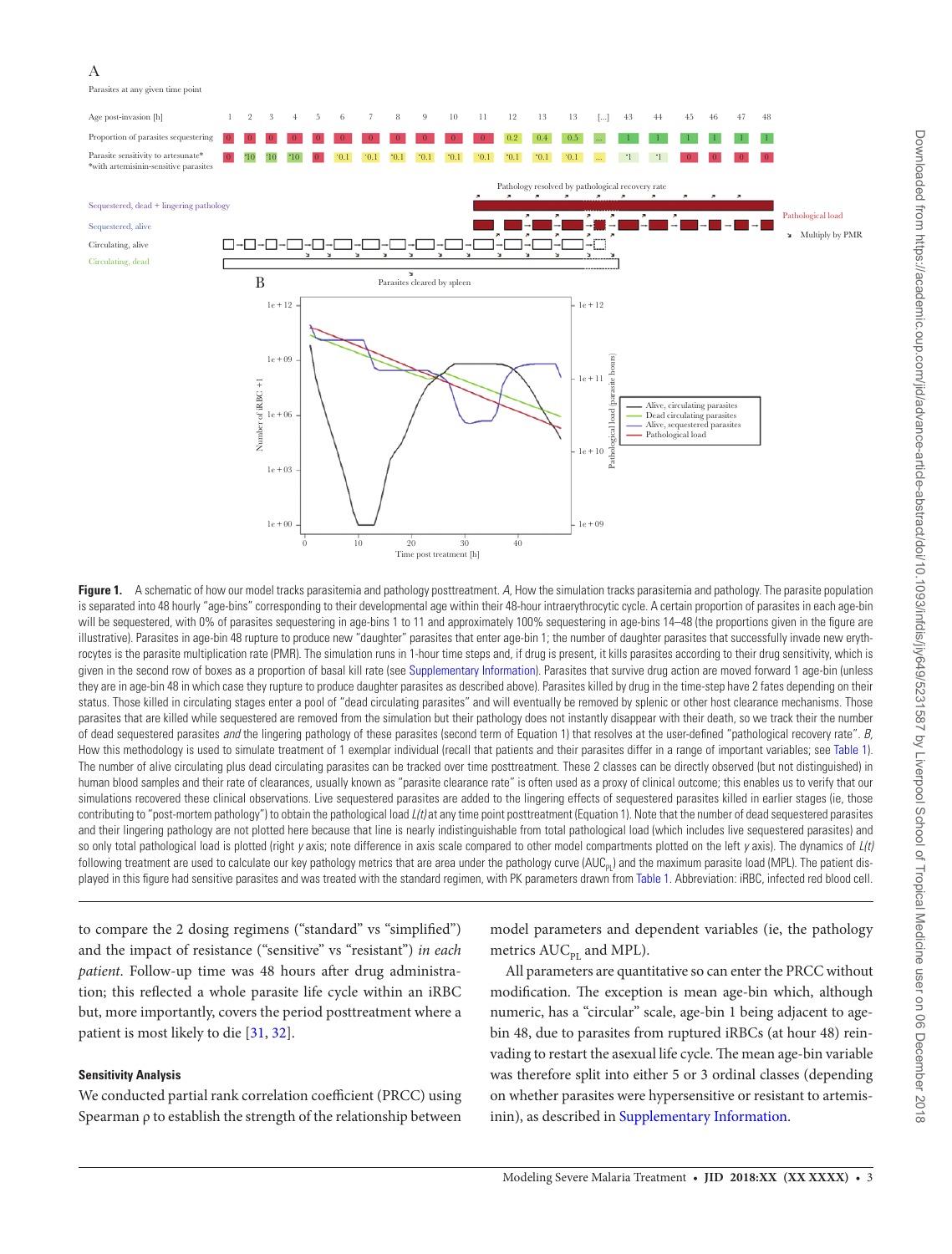## <span id="page-3-0"></span>**Table 1. Parameter Values Used in the Simulationsa**

| Parameter                                             | Unit       | Abbreviation        | Range                                                   | Format  | <b>Distribution</b>            | Justification                          |
|-------------------------------------------------------|------------|---------------------|---------------------------------------------------------|---------|--------------------------------|----------------------------------------|
| Initial parasite number                               |            | $P_0$               | 10x, where $(x \in \mathbb{R}   10 < x < 12)$           | Double  | Uniform                        | [25, 27]                               |
| Mean of initial age-bin<br>distribution               | [h]        | Mean                | $x + 0.5$ , where $(x \in \mathbb{N}   0 \le x \le 47)$ | Integer | Triangular with<br>$mode = 10$ | [25, 26], Supplementary<br>Information |
| Standard deviation of initial<br>age-bin distribution | [h]        | <b>SD</b>           | x, where $(x \in \mathbb{N}   2 \leq x \leq 4)$         | Integer | Uniform                        | [27], Supplementary<br>Information     |
| Parasite multiplication rate                          |            | <b>PMR</b>          | x, where $(x \in \mathbb{N}   1 \le x \le 10)$          | Integer | Triangular with<br>$mode = 1$  | [26, 27]                               |
| Pathological recovery rate<br>half-life               | $[h^{-1}]$ | $r = \ln(2)/x$      | x, where $(x \in \mathbb{N}   4 \le x \le 12)$          | Integer | Uniform                        |                                        |
| Splenic clearance rate<br>half-life                   | $[h^{-1}]$ | $u = \ln(2)/x$      | x, where mean = $2.7$ and $CV = 0.3$                    | Double  | Normal                         | [28, 29]                               |
| Half-maximum inhibitory<br>concentrations AS          | [mg/L]     | $IC50_{AG}$         | x, where mean = $0.0016$ and $CV = 0.86$                | Double  | Log-normal                     | [20]                                   |
| Half-maximum inhibitory<br>concentrations DHA         | [mg/L]     | IC50 <sub>DHA</sub> | x, where mean = $0.009$ and CV = 1.17                   | Double  | Log-normal                     | [20]                                   |
| Maximal rate of drug killing                          | $[h^{-1}]$ | $V_{\text{max}}$    | x, where mean = 1.78 and $CV = 0.1$                     | Double  | Normal                         | [20, 22]                               |
| Slope factor                                          |            | $\sqrt{n}$          | x, where mean = 4 and $CV = 0.3$                        | Double  | Normal                         | [20]                                   |

Abbreviations: AS, artesunate; CV, coefficient of variation; DHA, dihydroartemisinin.

<sup>a</sup>Not including volume of distribution (V<sub>a</sub>) / clearance (C<sub>l</sub>). See [Supplementary information](http://academic.oup.com/jid/article-lookup/doi/10.1093/infdis/jiy649#supplementary-data) for discussion of those parameters.

The following parameters were included in the PRCC analysis:

- duration of artesunate killing posttreatment; this captures all the PK/PD parameters in [Table 1](#page-3-0) except maximal artesunate kill rate
- maximal rate of artesunate killing  $(V_{max})$
- initial mean age-bin as a categorical variable (see above)
- variation of initial age-bin distribution (measured as the standard deviation (SD) around the mean)
- initial parasite number
- parasite multiplication rate (PMR)
- half-life of the 'pathological recovery rate' (*r*).

The splenic clearance rate was not included in the analysis as it has no impact on sequestered iRBC based pathology.

# RESULTS

Our model calculated pathological load and returns 2 outcome metrics:  $AUC_{\text{pr}}$  and MPL. [Figure 2](#page-4-0) shows the values of these metrics for 3 model scenarios: patients with sensitive parasites treated with the standard WHO regimen, a comparison of the ratios of  $\text{AUC}_{\text{pr}}$  and MPL for treatment with simplified regimen versus standard regimen, and the impact or artemisinin resistance on outcomes following treatment with standard WHO regimen.

Ratios of outcome metrics are calculated as simplified regimens scaled by standard regimen and as resistant parasites scaled by sensitive parasites. High metrics are deleterious, thus ratios of >1 indicate worse prognosis associated with the simplified or resistant parasites. These ratios quantify the impact,

for example a ratio of 5 for resistant versus sensitive parasites indicates pathological metrics are 5 times higher when treating resistant parasites. We investigated 4 time periods posttreatment: 0–12 hours, 0–24 hours, 12–24 hours, and 24–48 hours.

#### **Consistency of Model Outputs with Existing Field Data**

Our model calculated parasite reduction ratios (PRR) from circulating parasite numbers [\(Supplementary Information\)](http://academic.oup.com/jid/article-lookup/doi/10.1093/infdis/jiy649#supplementary-data). The clinical endpoint of the trials by Kremsner and colleagues was the proportion of patients in each arm whose PRR at 24 hours ( $PRR_{24}$ ) was >99% [\[30\]](#page-10-2), reported as 79% and 78% for the 5-dose standard and the 3-dose simplified regimen, respectively. When calibrated with PK parameters from Kremsner's study [\[30](#page-10-2)], our results were consistent with these clinical observations, that is our model predicted 78% and 74% for the standard and simplified regimen with hypersensitive parasites, respectively [\(Supplementary Table 3\)](http://academic.oup.com/jid/article-lookup/doi/10.1093/infdis/jiy649#supplementary-data). However, the results we present below are calibrated using PK parameters from Hendriksen et al [\[33\]](#page-10-5) (see [Supplementary](http://academic.oup.com/jid/article-lookup/doi/10.1093/infdis/jiy649#supplementary-data) [Information](http://academic.oup.com/jid/article-lookup/doi/10.1093/infdis/jiy649#supplementary-data) for justification), with which we observed lower values of 70% and 62% of patients with  $\text{PRR}_{24} > 99\%$  for the standard and simplified intramuscular regimens, respectively.

Hendriksen et al [[33\]](#page-10-5) do not report the percentage of patients with PRR<sub>24</sub> >99% in their study, so we could not simultaneously compare the findings of our simulation with the findings of Kremsner et al [[30](#page-10-2)] and Hendriksen et al [[33](#page-10-5)]. However, Hendriksen et al [\[33\]](#page-10-5) reported the population geometric mean of the fractional reduction in parasite counts at 24 hours as 96% (95% confidence interval [CI], 94%–98%,) following treatment with the standard regimen. The population geometric mean obtained for the reduction in parasite counts at 24 hours (ie,  $\text{PRR}_{24}$ ) in our sim-ulation using parameters from Hendriksen et al [[33\]](#page-10-5) was >99%.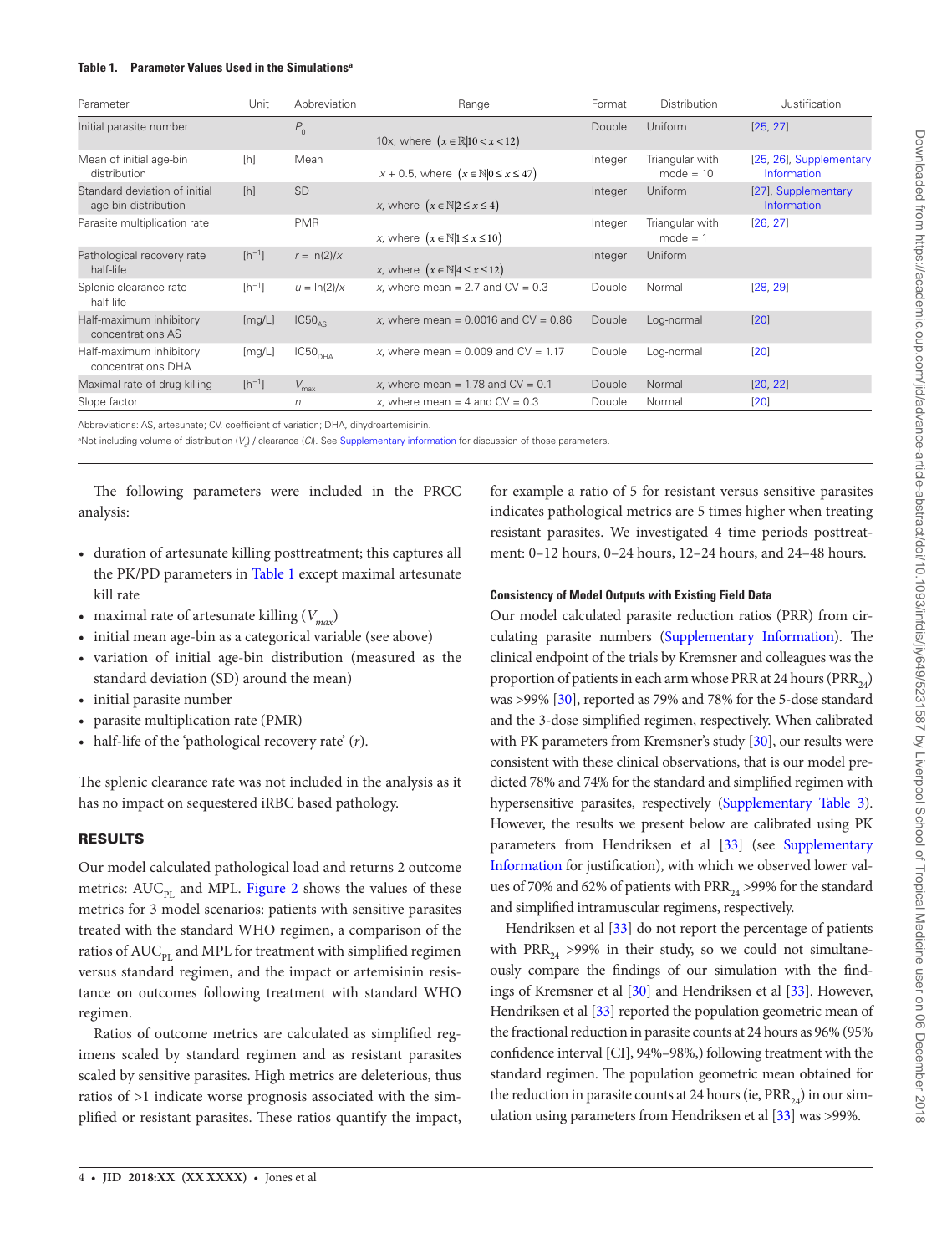

<span id="page-4-0"></span>Figure 2. Values of area under the pathology curve (AUC <sub>PI</sub>) and maximum parasite load (MPL) obtained for each of 3 model scenarios across 4 time periods posttreatment: 0–12 hours, 0–24 hours, 12–24 hours, and 24–48 hours. *A*, The "baseline scenario" when artemisinin-sensitive parasites are treated with the standard regimen. *B*, A comparison of the simplified versus standard regimen (values >1 show the standard regimen is superior). *C*, A comparison of the standard regimen when used to treat resistant versus sensitive parasites (values >1 show that sensitive parasites produce better outcomes).

The general accepted value for  $PRR_{48}$  following artemisinin treatment is  $10^{-4}$  [[34\]](#page-10-11), which is very close to the value obtained here: for the standard regimen, using the artesunate killing duration derived from Hendriksen's PK parameters ([Figure 3\)](#page-5-0) we obtained a mean  $\text{PRR}_{48}$  of 5.18<sup>-5</sup> (see Supplementary [Information f](http://academic.oup.com/jid/article-lookup/doi/10.1093/infdis/jiy649#supplementary-data)or a nuanced discussion of PK parameters).

#### **Standard Regimen Treatment of Artemisinin-Sensitive Parasites**

We simulated treatment of drug-sensitive parasites with the standard regimen and identified the key drivers of pathology by calculating which parameters were most correlated with AUC<sub>PI</sub> and MPL ([Figure 4](#page-6-0); [Supplementary Table 7\)](http://academic.oup.com/jid/article-lookup/doi/10.1093/infdis/jiy649#supplementary-data). The most highly correlated parameter for both metrics was the initial parasite number: large positive PRCCs (between 0.88 and 0.98) were observed with associated *P* values ≤.001 at all time periods. The half-life of the recovery rate  $r$  had PRCC of 0.46 for  $AUC_{\text{pr}}$  and 0.34 for MPL in the 24 to 48-hour time period ( $P$  values  $\leq$ .001), but PRCC of <0.3 in earlier time periods. All other parameters had PRCC values of <0.3, indicating that outcome metrics were not highly correlated as per accepted statistical criteria [[35](#page-10-12)]. All other model parameters had negligible correlation. The most likely explanation is that such a large proportion of parasites are killed by artesunate that small differences in the number killed are negligible compared to the initial parasite number and pathological recovery rate.

#### **Comparison of Simplified and Standard Regimen**

We evaluated alternative treatment regimens on artemisinin-sensitive parasites. These results are presented as ratios of  $AUC_{PL}$  and MPL. The simplified regimen had a slightly higher

median ratio in 0–24 hours of 1.03; MPL was 1. At 24–48 hours, higher medians of 1.49 and 1.45 for  $AUC_{pL}$  and MPL, respectively, were observed [\(Figure 2](#page-4-0); [Supplementary Table 4](http://academic.oup.com/jid/article-lookup/doi/10.1093/infdis/jiy649#supplementary-data)).

Parameter analysis with PRCC ([Supplementary Table 8\)](http://academic.oup.com/jid/article-lookup/doi/10.1093/infdis/jiy649#supplementary-data) revealed that patients whose initial infections were in either very late or very early initial mean age-bins ([Figure 5](#page-7-0), lower panel) will have worse outcomes with the simplified regimen. This occurred because parasites in these stages are largely insensitive to artesunate at first treatment, and the simplified regimen lacks the second dose, 12 hours later, of the standard regimen that would effectively target these parasites that had matured into more artemisinin sensitive age-bins.

The half-life of the recovery rate *r* had a moderate correlation with outputs in the 12 to 24-hour and 24 to 48-hour periods, indicating that assumption of slower recovery made the simpli-fied regimen perform relatively better [\(Supplementary Figure 5\)](http://academic.oup.com/jid/article-lookup/doi/10.1093/infdis/jiy649#supplementary-data). We are confident this parameter does not affect the validity of our results; for complete discussion see [Supplementary](http://academic.oup.com/jid/article-lookup/doi/10.1093/infdis/jiy649#supplementary-data) [Information](http://academic.oup.com/jid/article-lookup/doi/10.1093/infdis/jiy649#supplementary-data). No other parameters have notable correlation with sequestration-based pathology when comparing regimens.

We repeated this analysis to compare regimens (ie, WHO standard vs simplified) when treating artemisinin-resistant parasites. Differences between regimens were extremely similar to those shown in Figure 5 and are displayed in Supplementary [Figure 7 and Supplementary Table 9](http://academic.oup.com/jid/article-lookup/doi/10.1093/infdis/jiy649#supplementary-data).

# **The Impact of Artemisinin Resistance on Treatment by the Standard Regimen**

Unsurprisingly, ratios of  $AUC_{pL}$  and MPL when comparing resistant and sensitive parasites are never less than 1 [\(Figure 2\)](#page-4-0),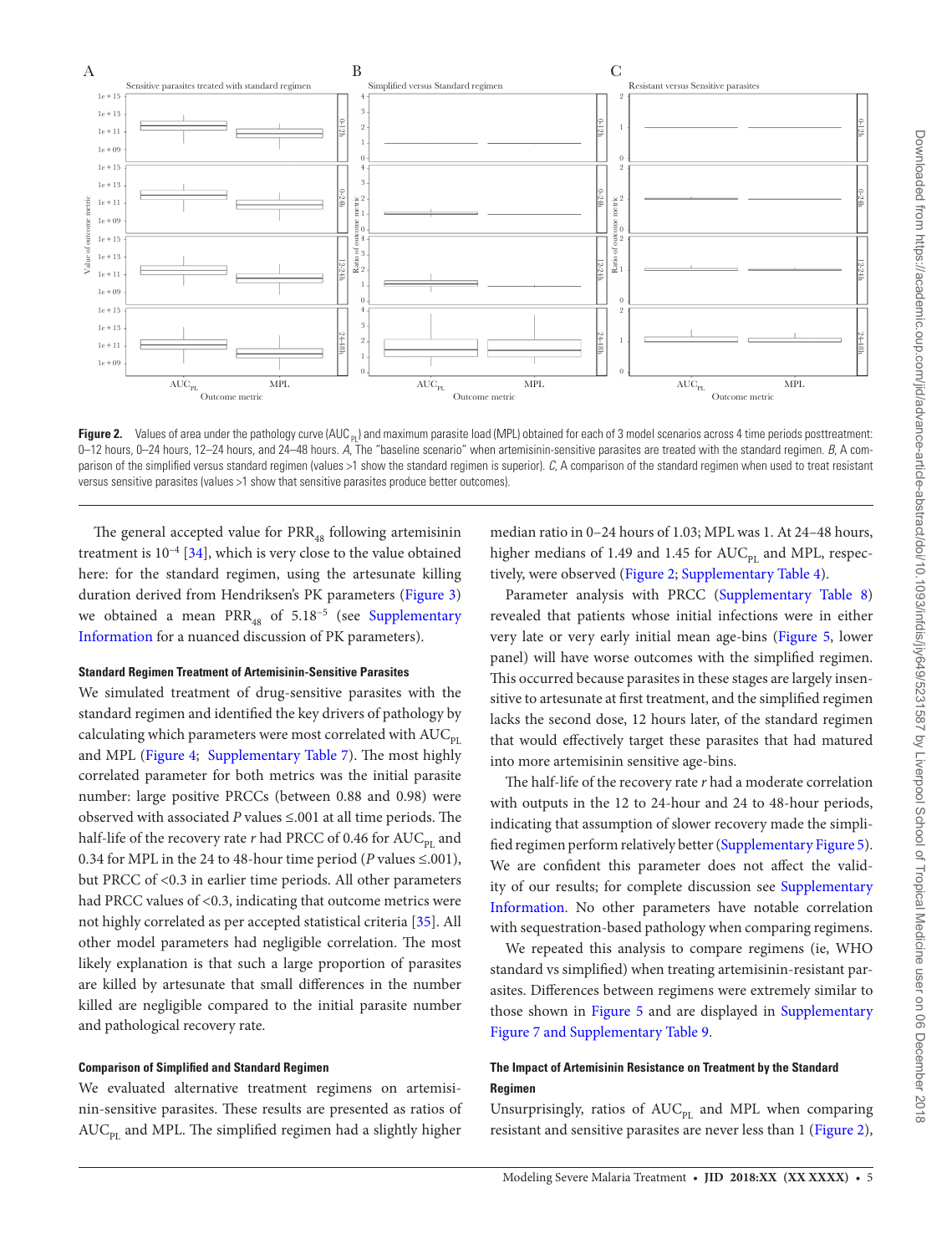

<span id="page-5-0"></span>

that is under no circumstance did patients have a better outcome when parasites are resistant. Differences in median values [\(Figure 2;](#page-4-0) [Supplementary Table 4\)](http://academic.oup.com/jid/article-lookup/doi/10.1093/infdis/jiy649#supplementary-data) were extremely small.

We carried out PRRC analysis [\(Supplementary Table 10](http://academic.oup.com/jid/article-lookup/doi/10.1093/infdis/jiy649#supplementary-data)) to investigate whether this small difference obscured the presence of a vulnerable subgroup of patients. This appeared to be the case: patients whose infections are clustered in the early agebins at time of treatment had pathological outcomes that were significantly worse in the presence of resistance [\(Figure 6\)](#page-8-0).

In these early age-bins, ratios for  $AUC_{PL}$  and MPL are as high as 5 in the 0 to 24-hour period (comparisons based on the upper quartile value). This occurs because artesunate presence

posttreatment largely coincides with parasites in age-bins insensitive to artesunate through resistance, rendering the initial dose nearly or completely ineffective.

SD of the initial mean age-bin had a positive correlation with the ratio (indicating that resistant parasites had worse outcomes as SD increased). This occurred because higher SD "nudged" parts of the age-bin distribution into (or out of) resistant age-bins (ie, the contiguous bin 45–48 and 1–5 where killing is absent). PRCC analysis showed no other parameter had a PRCC value of >0.01, suggesting the initial mean age-bin (and, to a lesser extent, its SD) are the sole determinants of whether a patient's outcome will be worse in the presence of resistance.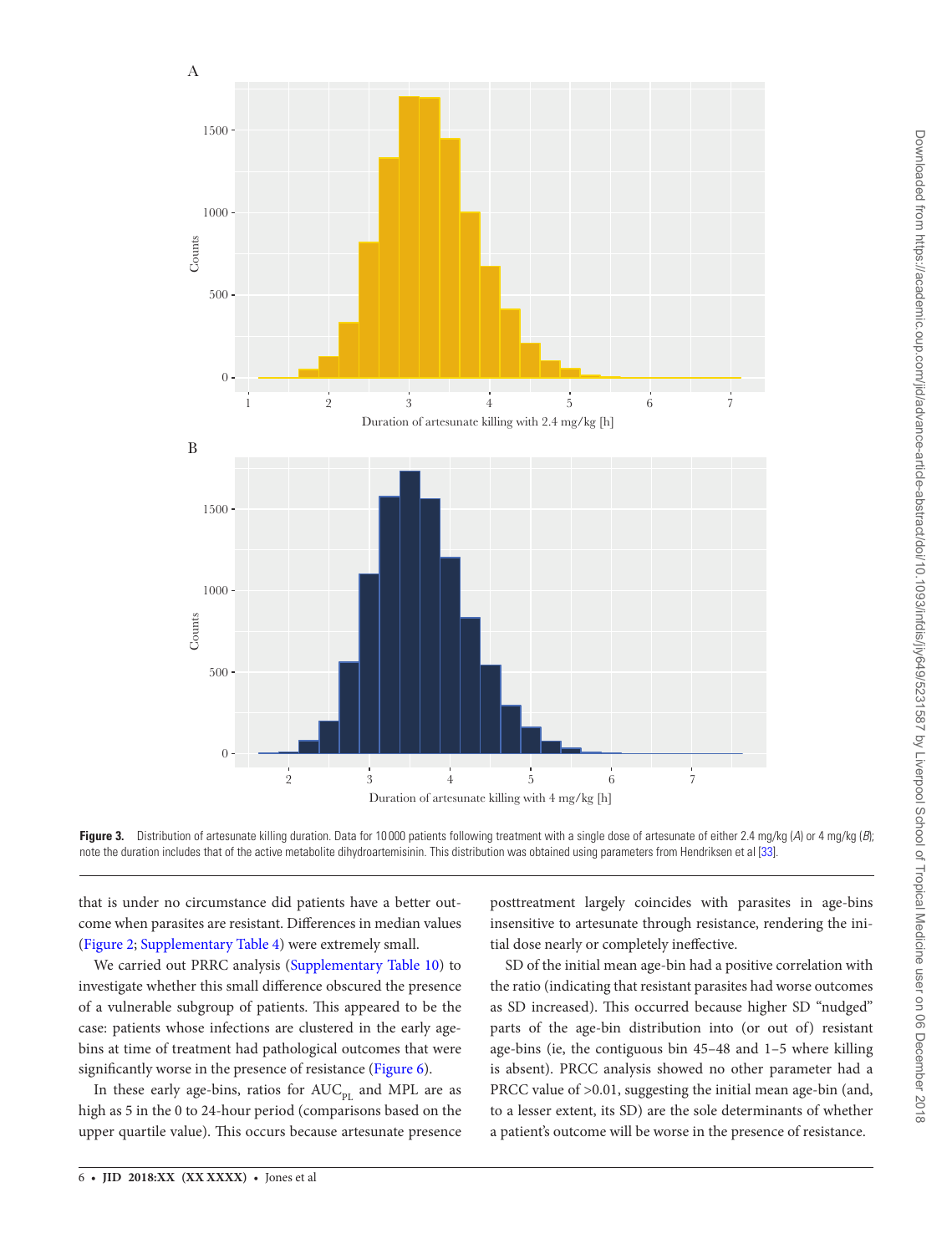

<span id="page-6-0"></span>**Figure 4.** Analysis of the baseline scenario. The impact of underlying factors on the standard World Health Organization regimen used to treat patients with artemisinin-sensitive parasites. A, Partial rank correlation coefficients (PRCC) using Spearman ρ of model parameters on values of area under the pathology curve (AUC<sub>PI</sub>) and maximum pathological load (MPL) obtained from a population. *B*, Values of AUC<sub>PI</sub> and MPL are plotted against the most highly correlated parameter, that is initial parasite number, for 4 time periods posttreatment.

## **DISCUSSION**

We established a PK/PD modeling methodology capable of investigating the treatment of severe malaria. Kremsner et al [\[36](#page-10-13)] recognized the clinical necessity of this, and noted that "for the first time, we [ie, Kremsner et al] are assessing artesunate using similar pharmacokinetic and dynamic approaches". Parasite clearance is likely to be a poor measure of regimen effectiveness (and, by extension, clinical outcome) in severe malaria where pathology is due to sequestered parasites. The effects of alternative regimens and the impact of drug resistance can only be investigated by traditional clinical outcomes using large-scale clinical trials, so pharmacological modeling of the type proposed here is essential to help generate the evidence base for rational treatment design. Our pathological modeling was highly flexible (discussed in [Supplementary Information\)](http://academic.oup.com/jid/article-lookup/doi/10.1093/infdis/jiy649#supplementary-data) and, of necessity, reflected the limitations in our understanding of pathology, for example how rapidly pathology is resolved following parasite death and whether pathology depends on maximal sequestered load (measured as MPL) or on total exposure (measured as  $AUC_{PI}$ ). An interesting, highly important result is that the key quantitative assumption made in the analysis, the rate of resolution of pathology (measured as the half-life of *r*), had little effect on our conclusions when comparing alternative regimens or the impact of resistance [\(Supplementary Information\)](http://academic.oup.com/jid/article-lookup/doi/10.1093/infdis/jiy649#supplementary-data) implying that the pathological model is a robust to assumptions made in this comparative investigation. Importantly, while circulating parasite loads do not reflect the pathology of severe malaria they are currently the regular endpoint of choice in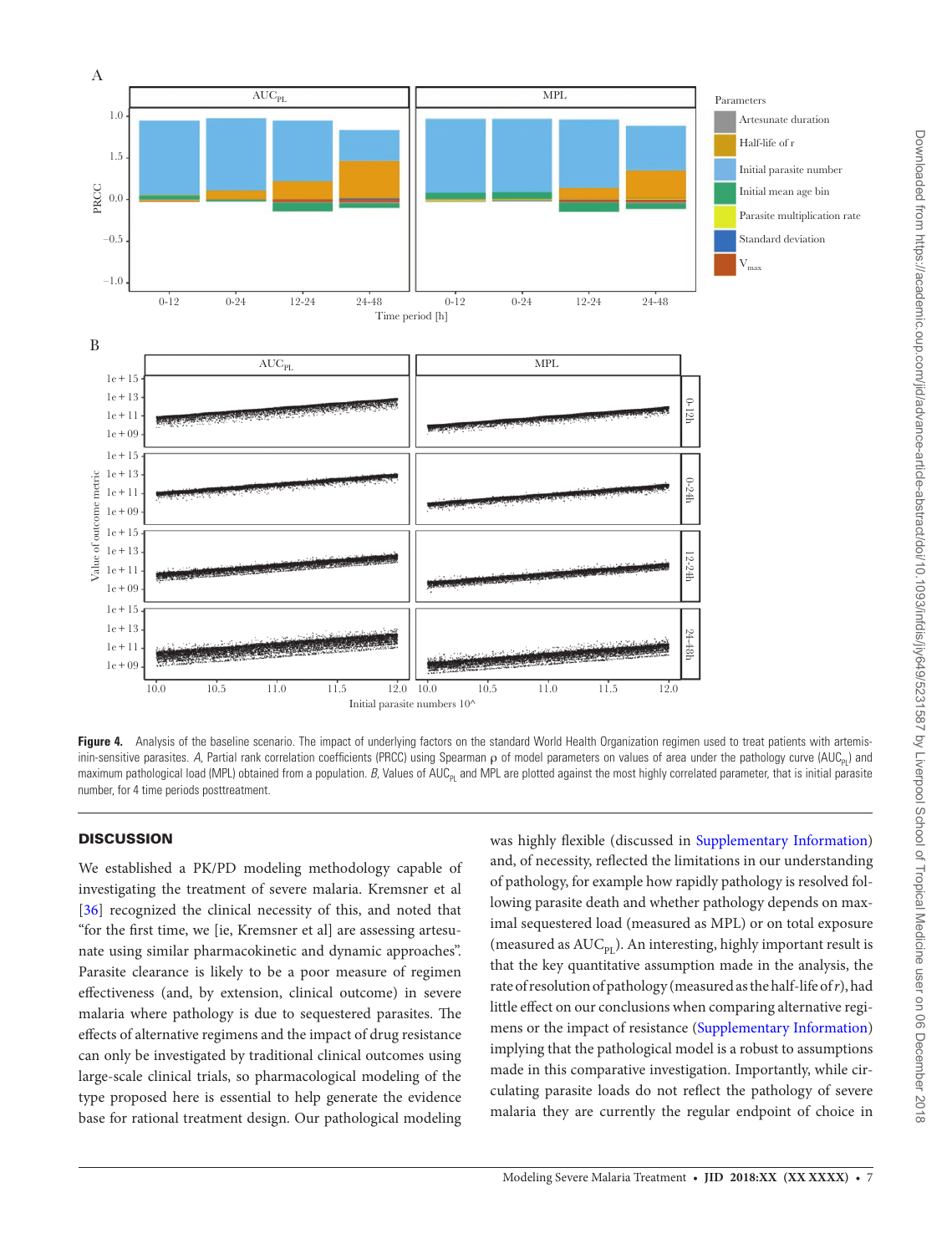

<span id="page-7-0"></span>Figure 5. Evaluation of alternative drug treatment regimens. Comparison of the simplified versus World Health Organization standard regimen for treatment of artemisinin-sensitive parasites; ratios of >1 indicate the simplified regimen produces worse outcome metrics. A, Partial rank correlation coefficients (PRCC) using Spearman ρ of model parameters on the ratios of area under the pathology curve (AUC<sub>PI</sub>) and maximum pathological load (MPL). *B*, Ratios of AUC<sub>PI</sub> and MPL are plotted against the most highly correlated parameter (initial mean age-bin), for 4 time periods posttreatment.

severe malaria trials, including those undertaken by Kremsner et al [\[30,](#page-10-2) [37](#page-10-14)]; our model was able to reproduce the clinical outcomes reported in [\[30](#page-10-2), [33\]](#page-10-5) (when appropriately parameterized), and recover expected  $\text{PRR}_{48}$ , so we are confident it is reflective of in vivo scenarios ([Supplementary Information\)](http://academic.oup.com/jid/article-lookup/doi/10.1093/infdis/jiy649#supplementary-data).

Kremsner and colleagues [[30](#page-10-2), [37](#page-10-14)] concluded that their simplified regimen was noninferior to the standard WHO regimen and possessed operational advantages due to less frequent drug administration [\[30,](#page-10-2) [37](#page-10-14)]. This work was influential and initiated a wider debate about the best drug regimen(s) to treat severe malaria [\[14](#page-9-13), [36,](#page-10-13) [38\]](#page-10-15) to which our study can contribute. Comparison of the 0 to 24-hour and 12 to 24-hour period was used to compare the effects of the initial, larger dose of the simplified regimen against the additional dose at 12 hours with the standard regimen. The standard regimen produced slightly lower median  $AUC_{PI}$  within the first 24 hours posttreatment [\(Figure 2](#page-4-0); [Supplementary Table 4](http://academic.oup.com/jid/article-lookup/doi/10.1093/infdis/jiy649#supplementary-data)). This difference was greater in the 24 to 48-hour period, but the majority of pathological load occurred within the first 24 hours as artesunate rapidly kills parasites:  $AUC_{\text{pr}}$  in the 24 to 48-hour period is, on average, between 20% and 30% that of  $AUC_{PL}$  in the 0 to 24-hour period (data not shown). The first 24 hours are critical for patient survival [[31](#page-10-3)], so outcome metrics at 24–48 hours may have little relevance in choosing between regimens. However, the simplified regimen performed much worse in the subgroup of patients with very late or very early initial mean age-bins. Based on these results, we are dubious about recommending use of the simplified regimen but add an important rider to this. Kremsner et al never claimed this simplified regimen would be superior, but argued that any inferiority, if it exists, would be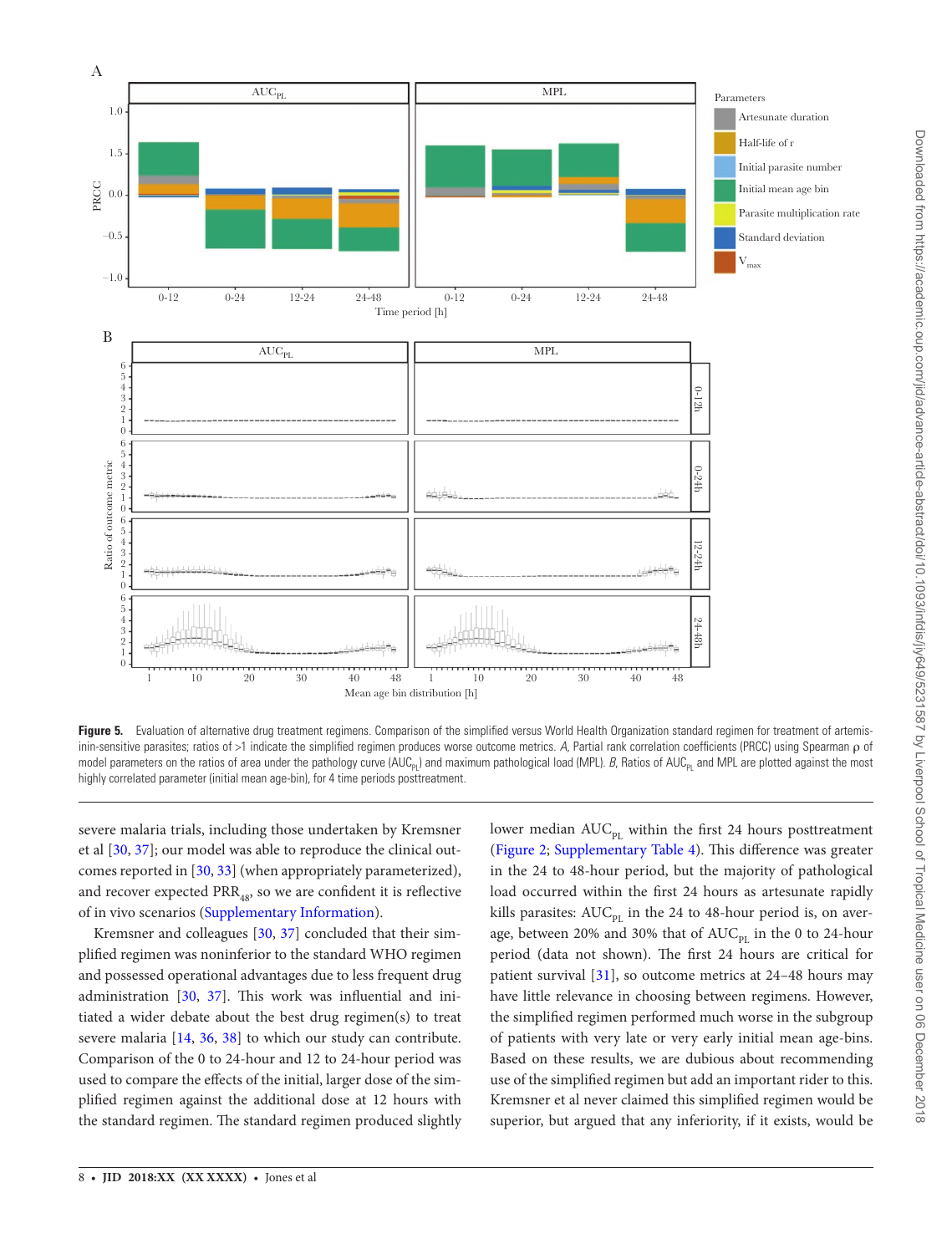

<span id="page-8-0"></span>Figure 6. Analysis of the impact of artemisinin resistance. The effectiveness of the World Health Organization standard regimen used to treat resistant versus sensitive parasites; ratios of >1 indicate that resistant parasites have worse outcome metrics. *A*, Partial rank correlation coefficients (PRCC) using Spearman ρ of model parameters on the ratios of area under the pathology curve (AUC<sub>pI</sub>) and maximum pathological load (MPL). *B*, Ratios of AUC<sub>pI</sub> and MPL are plotted against the most highly correlated parameter (mean age-bin), for 4 time periods posttreatment.

within acceptable margins. We leave it to clinically qualified personnel to judge whether 50% in some subgroups is within an acceptable margin of inferiority, especially given our inability to directly link our pathological outcomes with the likelihood of mortality.

We assessed the impact of artemisinin resistance on treatment of severe malaria, that is the extent to which resistance increased MPL and  $AUC_{\text{PL}}$ . Resistance prevents drug killing in age-bins 2–4 (these bins are otherwise hypersensitive) resulting in no killing for a contiguous 8-hour period in resistant parasites (ie, age-bins 45 to 5). Our results show the initial mean age-bin and its SD are the only parameters that distinguish outcomes between sensitive and resistance parasites ([Figure 6\)](#page-8-0). We argued previously [\[39](#page-10-16)] that artemisinin resistance would have a negligible impact on eventual cure rates in uncomplicated malaria

(provided there was no resistance to partner drugs) but artemisinin resistance clearly poses a much larger threat to treatment of severe malaria than it does to uncomplicated malaria. Although differences between sensitive and resistant parasites across the entire population are minor [\(Figure 2](#page-4-0); [Supplementary Table 4\)](http://academic.oup.com/jid/article-lookup/doi/10.1093/infdis/jiy649#supplementary-data), there is an extremely vulnerable subgroup of patients whose infections at the time of treatment are clustered in very late or very early age-bins (ie, where parasites are resistant in our model; [Figure 6\)](#page-8-0).

Note that we specifically model relatively tightly synchronized parasite distributions [\(Supplementary Information\)](http://academic.oup.com/jid/article-lookup/doi/10.1093/infdis/jiy649#supplementary-data); if distributions were to become less tightly synchronized the vulnerability of patients with early initial mean age-bins decreases and both the difference between regimens and the impact of resistance reduces.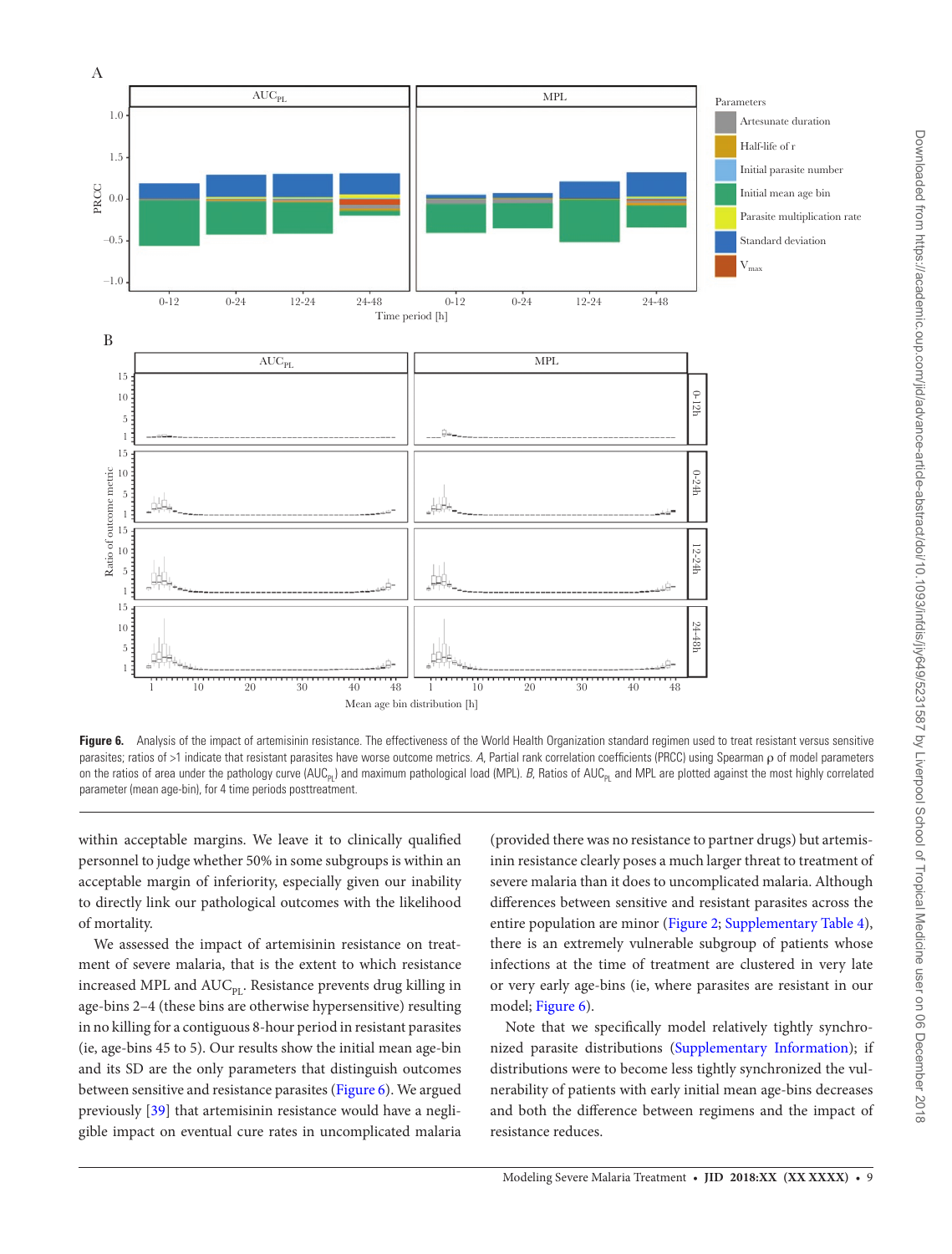We present a highly adaptable methodology for PK/PD modeling of treatment of severe malaria that was able to recover key clinical observations (based on circulating parasite numbers), and, with novel metrics, used to investigate the pathology of severe malaria. Our model showed that while on a population level a simplified artesunate regimen is noninferior to the standard WHO regimen, outcomes in a subgroup of patients with infections grouped in late or early initial mean age-bins are notably worse with the simplified regimen. The emergence of artemisinin resistance in early ring stages poses a significant threat to this same group of patients. Neither of these results are particularly obvious from summary statistics of the population and so subgroup analysis is particularly important in devising treatment strategies for severe malaria.

## Supplementary Data

Supplementary materials are available at *The Journal of Infectious Diseases* online. Consisting of data provided by the authors to benefit the reader, the posted materials are not copyedited and are the sole responsibility of the authors, so questions or comments should be addressed to the corresponding author.

### **Notes**

*Acknowledgment.* We thank 2 anonymous reviewers for their helpful comments and critique.

*Financial support.* This work was supported by the UK Medical Research Council (grant numbers G1100522 and MR/ L022508/1); the Bill and Melinda Gates Foundation (grant number1032350); and the Malaria Modeling Consortium (grant number UWSC9757).

*Potential conflicts of interest.* All authors: No reported conflicts of interest. All authors have submitted the ICMJE Form for Disclosure of Potential Conflicts of Interest. Conflicts that the editors consider relevant to the content of the manuscript have been disclosed.

# References

- <span id="page-9-0"></span>1. World Health Organization (WHO). World malaria report 2016. Geneva, Switzerland: WHO, **2016**.
- <span id="page-9-1"></span>2. Olliaro P. Editorial commentary: mortality associated with severe *Plasmodium falciparum* malaria increases with age. Clin Infect Dis **2008**; 47:158–60.
- <span id="page-9-2"></span>3. Cunnington AJ, Riley EM, Walther M. Stuck in a rut? Reconsidering the role of parasite sequestration in severe malaria syndromes. Trends Parasitol **2013**; 29:585–92.
- <span id="page-9-3"></span>4. Mackintosh CL, Beeson JG, Marsh K. Clinical features and pathogenesis of severe malaria. Trends Parasitol **2004**; 20:597–603.
- <span id="page-9-4"></span>5. Taylor T, Olola C, Valim C, et al. Standardized data collection for multi-center clinical studies of severe malaria in African children: establishing the SMAC network. Trans R Soc Trop Med Hyg **2006**; 100:615–22.
- <span id="page-9-5"></span>6. Dondorp AM, Kager PA, Vreeken J, White NJ. Abnormal blood flow and red blood cell deformability in severe malaria. Parasitol Today **2000**; 16:228–32.
- <span id="page-9-6"></span>7. Clark IA, Alleva LM. Is human malarial coma caused, or merely deepened, by sequestration? Trends Parasitol **2009**; 25:314–8.
- <span id="page-9-7"></span>8. Medana IM, Turner GD. *Plasmodium falciparum* and the blood-brain barrier–contacts and consequences. J Infect Dis **2007**; 195:921–3.
- <span id="page-9-8"></span>9. Smith JD, Rowe JA, Higgins MK, Lavstsen T. Malaria's deadly grip: cytoadhesion of *Plasmodium falciparum*-infected erythrocytes. Cell Microbiol **2013**; 15:1976–83.
- <span id="page-9-9"></span>10. Hughes KR, Biagini GA, Craig AG. Continued cytoadherence of *Plasmodium falciparum* infected red blood cells after antimalarial treatment. Mol Biochem Parasitol **2010**; 169:71–8.
- <span id="page-9-10"></span>11. Udomsangpetch R, Pipitaporn B, Krishna S, et al. Antimalarial drugs reduce cytoadherence and rosetting *Plasmodium falciparum*. J Infect Dis **1996**; 173:691–8.
- <span id="page-9-11"></span>12. van Hensbroek MB, Onyiorah E, Jaffar S, et al. A trial of artemether or quinine in children with cerebral malaria. N Engl J Med **1996**; 335:69–75.
- <span id="page-9-12"></span>13. Esu E, Effa EE, Opie ON, Uwaoma A, Meremikwu MM. Artemether for severe malaria. Cochrane Database Syst Rev **2014**; (9):CD010678.
- <span id="page-9-13"></span>14. Dondorp AM, Maude RJ, Hendriksen IC, Day NP, White NJ. Artesunate dosing in severe falciparum malaria. J Infect Dis **2012**; 206:618–9; author reply 622.
- <span id="page-9-14"></span>15. Hastings IM, Kay K, Hodel EM. How robust are malaria parasite clearance rates as indicators of drug effectiveness and resistance? Antimicrob Agents Chemother **2015**; 59:6428–36.
- 16. Ferreira PE, Culleton R, Gil JP, Meshnick SR. Artemisinin resistance in *Plasmodium falciparum*: what is it really? Trends Parasitol **2013**; 29:318–20.
- 17. Krishna S, Kremsner PG. Antidogmatic approaches to artemisinin resistance: reappraisal as treatment failure with artemisinin combination therapy. Trends Parasitol **2013**; 29:313–7.
- <span id="page-9-15"></span>18. Hastings IM, Hodel EM, Kay K. Quantifying the pharmacology of antimalarial drug combination therapy. Sci Rep **2016**; 6:32762.
- <span id="page-9-16"></span>19. Hodel EM, Kay K, Hastings IM. Incorporating stage-specific drug action into pharmacological modeling of antimalarial drug treatment. Antimicrob Agents Chemother **2016**; 60:2747–56.
- <span id="page-9-17"></span>20. Kay K, Hastings IM. Improving pharmacokinetic-pharmacodynamic modeling to investigate anti-infective chemotherapy with application to the current generation of antimalarial drugs. PLoS Comput Biol **2013**; 9:e1003151.
- 21. Kay K, Hodel EM, Hastings IM. Altering antimalarial drug regimens may dramatically enhance and restore drug effectiveness. Antimicrob Agents Chemother **2015**; 59:6419–27.
- <span id="page-9-18"></span>22. Hodel EM, Kay K, Hastings IM. Incorporating stage-specific drug action into pharmacological modeling of